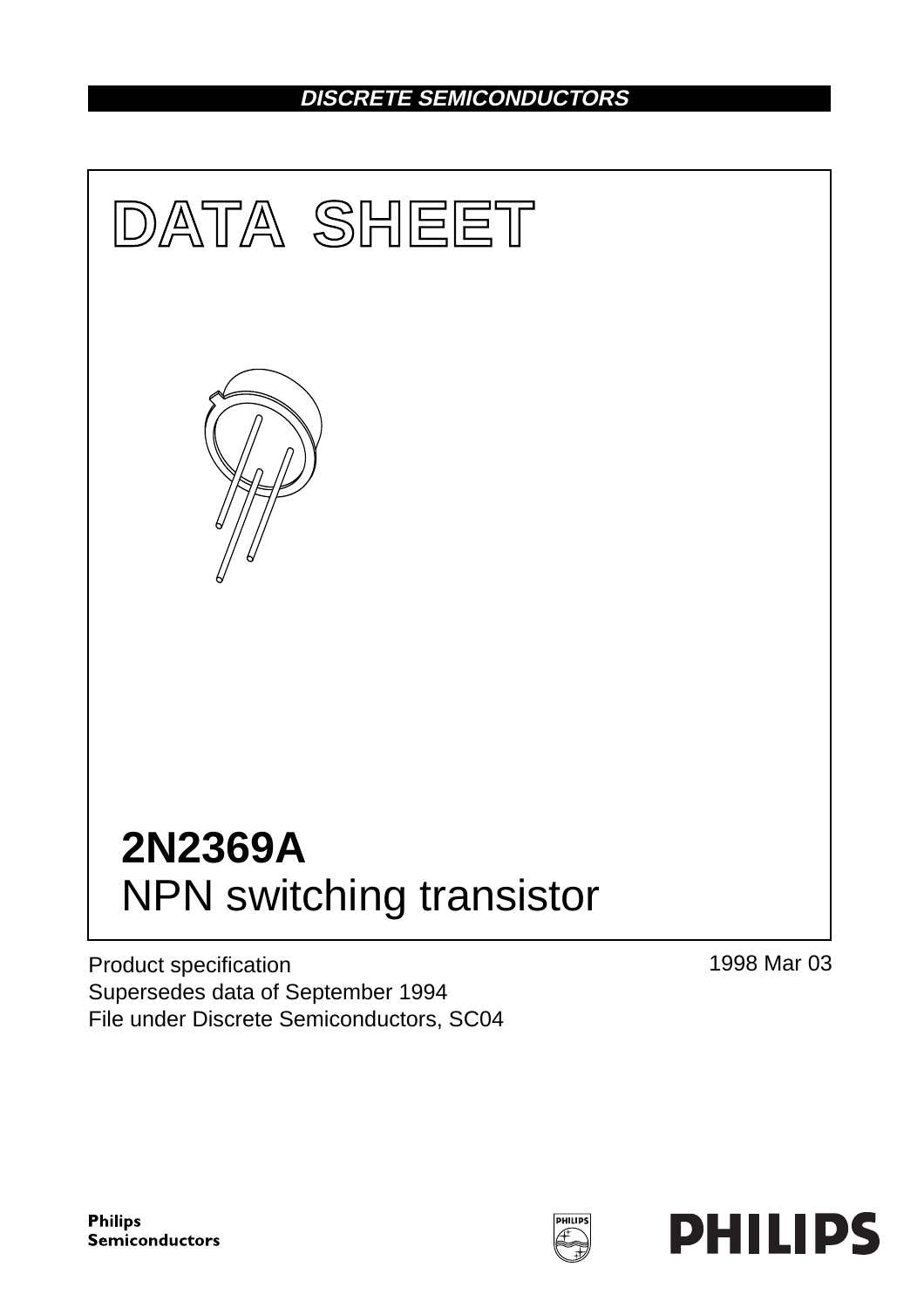## **FEATURES**

- Low current (max. 200 mA)
- Low voltage (max.15 V).

## **APPLICATIONS**

• High-speed saturated switching and high frequency amplifier applications.

### **DESCRIPTION**

NPN switching transistor in a TO-18 metal package.

## **PINNING**

| PIN | <b>DESCRIPTION</b>           |
|-----|------------------------------|
|     | emitter                      |
|     | base                         |
|     | collector, connected to case |



Fig.1 Simplified outline (TO-18) and symbol.

## **QUICK REFERENCE DATA**

| <b>SYMBOL</b>     | <b>PARAMETER</b>          | <b>CONDITIONS</b>                                         | MIN. | MAX. | <b>UNIT</b> |
|-------------------|---------------------------|-----------------------------------------------------------|------|------|-------------|
| V <sub>CBO</sub>  | collector-base voltage    | open emitter                                              |      | 40   | v           |
| V <sub>CEO</sub>  | collector-emitter voltage | open base                                                 |      | 15   | V           |
| I <sub>C</sub>    | collector current (DC)    |                                                           |      | 200  | mA          |
| $P_{\text{tot}}$  | total power dissipation   | $T_{amb} \leq 25 °C$                                      |      | 360  | mW          |
| $h_{\mathsf{FE}}$ | DC current gain           | $I_C = 10$ mA; $V_{CE} = 350$ mV                          | 40   |      |             |
|                   |                           | $I_C = 10$ mA; $V_{CE} = 1$ V                             |      | 120  |             |
| $f_T$             | transition frequency      | $I_C$ = 10 mA; $V_{CE}$ = 10 V; f = 100 MHz               | 500  |      | <b>MHz</b>  |
| $\rm t_{off}$     | turn-off time             | $I_{Con}$ = 10 mA; $I_{Bon}$ = 3 mA; $I_{Boff}$ = -1.5 mA |      | 30   | ns          |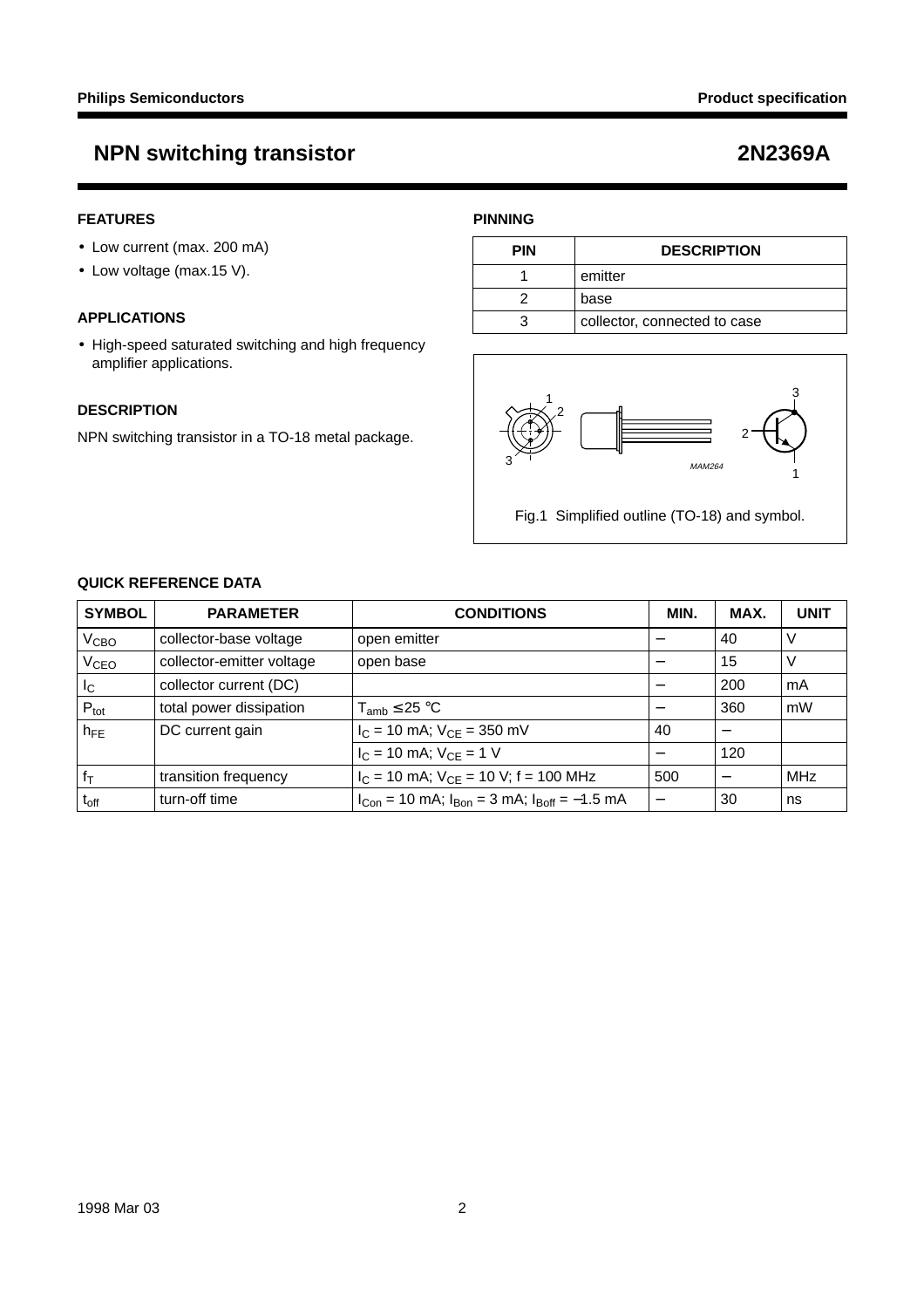### **LIMITING VALUES**

In accordance with the Absolute Maximum Rating System (IEC 134).

| <b>SYMBOL</b>          | <b>PARAMETER</b>              | <b>CONDITIONS</b>                         | MIN.                     | MAX.   | <b>UNIT</b>     |
|------------------------|-------------------------------|-------------------------------------------|--------------------------|--------|-----------------|
| V <sub>CBO</sub>       | collector-base voltage        | open emitter                              | $\qquad \qquad$          | 40     | V               |
| V <sub>CEO</sub>       | collector-emitter voltage     | open base                                 | $\overline{\phantom{0}}$ | 15     | V               |
| <b>VEBO</b>            | emitter-base voltage          | open collector; $I_C = 10 \mu A$ to 10 mA |                          | 4.5    | V               |
| $I_{\rm C}$            | collector current (DC)        |                                           | $\overline{\phantom{m}}$ | 200    | mA              |
| $I_{CM}$               | peak collector current        |                                           |                          | 300    | mA              |
| <b>I</b> <sub>BM</sub> | peak base current             |                                           |                          | 100    | mA              |
| $P_{\text{tot}}$       | total power dissipation       | $T_{amb} \leq 25 °C$                      | -                        | 360    | mW              |
|                        |                               | $T_{\text{case}} \leq 25 \text{ °C}$      |                          | 1.2    | W               |
|                        |                               | $T_{\text{case}} \leq 100 \text{ °C}$     | $\overline{\phantom{m}}$ | 680    | mW              |
| $T_{\text{stg}}$       | storage temperature           |                                           | $-65$                    | $+150$ | $^{\circ}C$     |
| Ti                     | junction temperature          |                                           | $\qquad \qquad$          | 200    | $^{\circ}C$     |
| l <sub>amb</sub>       | operating ambient temperature |                                           | $-65$                    | $+150$ | $\rm ^{\circ}C$ |

## **THERMAL CHARACTERISTICS**

| <b>SYMBOL</b> | <b>PARAMETER</b>                            | <b>CONDITIONS</b> | <b>VALUE</b> | <b>UNIT</b> |
|---------------|---------------------------------------------|-------------------|--------------|-------------|
| $R_{th\ j-a}$ | thermal resistance from junction to ambient | l in free air     | 486          | K/W         |
| $R_{th i-c}$  | thermal resistance from junction to case    |                   | 146          | K/W         |

### **CHARACTERISTICS**

 $T_{amb} = 25 °C$  unless otherwise specified.

| <b>SYMBOL</b>    | <b>PARAMETER</b>                     | <b>CONDITIONS</b>                                               | MIN.                     | MAX. | <b>UNIT</b> |
|------------------|--------------------------------------|-----------------------------------------------------------------|--------------------------|------|-------------|
| I <sub>CBO</sub> | collector cut-off current            | $I_E = 0$ ; $V_{CB} = 20$ V                                     |                          | 400  | nA          |
|                  |                                      | $I_F = 0$ ; $V_{CB} = 20$ V; $T_{amb} = 150$ °C                 |                          | 30   | μA          |
| <b>IEBO</b>      | emitter cut-off current              | $I_C = 0$ ; $V_{FB} = 4$ V                                      | $\qquad \qquad -$        | 100  | nA          |
| $h_{FE}$         | DC current gain                      | $I_C$ = 10 mA; $V_{CF}$ = 350 mV; note 1                        | 40                       |      |             |
|                  |                                      | $I_C = 10$ mA; $V_{CE} = 350$ mV;<br>$T_{amb}$ = -55 °C; note 1 | 20                       |      |             |
|                  |                                      | $I_C = 10$ mA; $V_{CF} = 1$ V; note 1                           | $\qquad \qquad -$        | 120  |             |
|                  |                                      | $I_C = 30$ mA; $V_{CE} = 400$ mV; note 1                        | 30                       |      |             |
|                  |                                      | $I_C = 100$ mA; $V_{CF} = 1$ V; note 1                          | 20                       | —    |             |
| $V_{CEsat}$      | collector-emitter saturation voltage | $I_C = 10$ mA; $I_B = 1$ mA                                     | $\overline{\phantom{m}}$ | 200  | mV          |
|                  |                                      | $I_C = 10$ mA; $I_B = 1$ mA; $T_{amb} = 125$ °C                 |                          | 300  | mV          |
|                  |                                      | $I_C = 30$ mA; $I_B = 3$ mA                                     |                          | 250  | mV          |
|                  |                                      | $I_C = 100$ mA; $I_B = 10$ mA                                   |                          | 500  | mV          |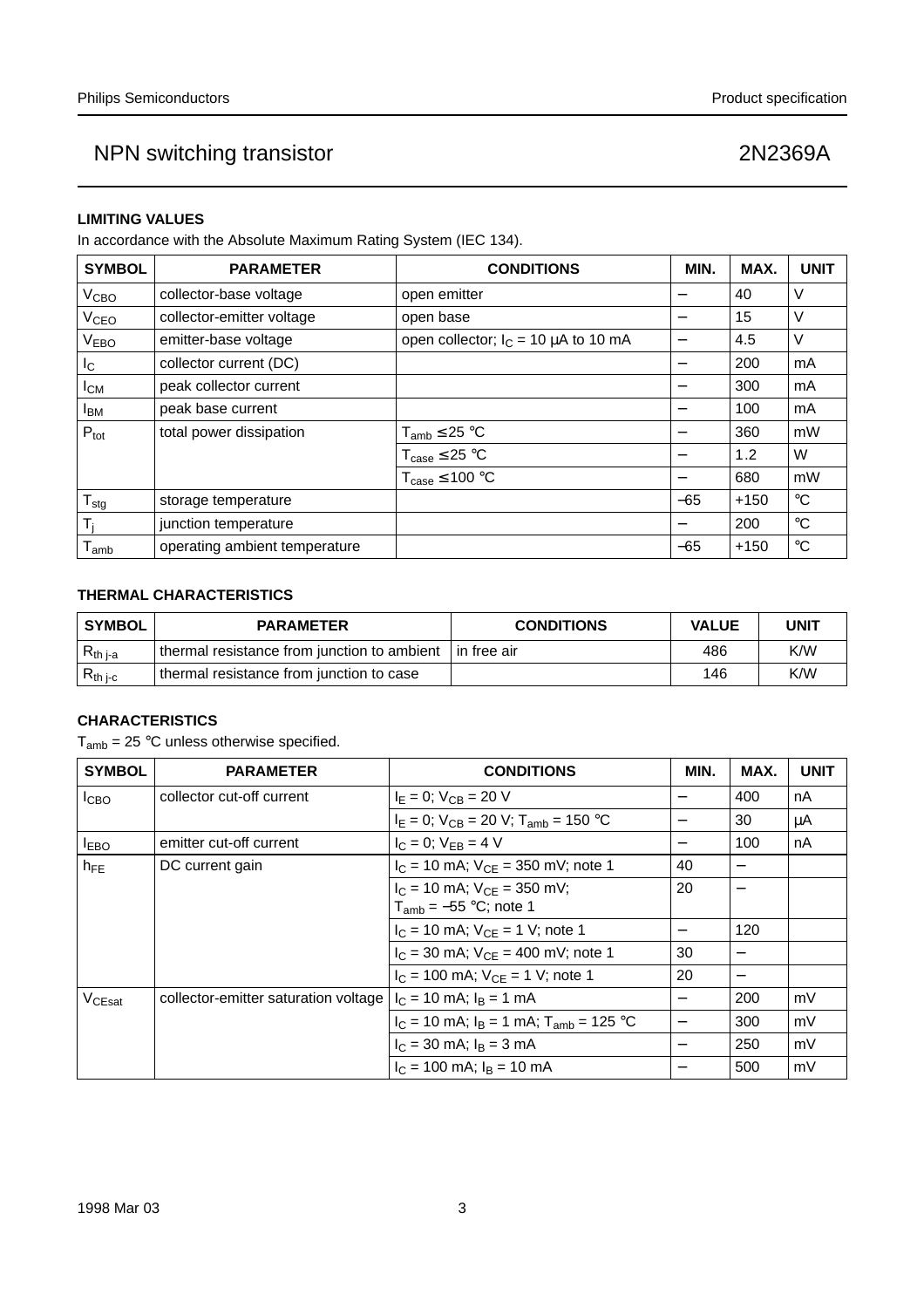| <b>SYMBOL</b>                                           | <b>PARAMETER</b>                | <b>CONDITIONS</b>                                         | MIN.              | MAX.                     | <b>UNIT</b> |
|---------------------------------------------------------|---------------------------------|-----------------------------------------------------------|-------------------|--------------------------|-------------|
| $V_{\text{BEsat}}$                                      | base-emitter saturation voltage | $I_C = 10$ mA; $I_B = 1$ mA                               | 700               | 850                      | mV          |
|                                                         |                                 | $I_C = 10$ mA; $I_B = 1$ mA; $T_{amb} = 125$ °C           | 590               | $\overline{\phantom{0}}$ | mV          |
|                                                         |                                 | $I_C = 10$ mA; $I_B = 1$ mA; $T_{amb} = -55$ °C           |                   | 1.02                     | V           |
|                                                         |                                 | $I_C = 30$ mA; $I_B = 3$ mA                               | $\qquad \qquad$   | 1.15                     | V           |
|                                                         |                                 | $I_C = 100$ mA; $I_B = 10$ mA                             |                   | 1.6                      | $\vee$      |
| $C_c$                                                   | collector capacitance           | $I_E = I_e = 0$ ; $V_{CB} = 5$ V; f = 1 MHz               |                   | 4                        | рF          |
| $f_T$                                                   | transition frequency            | $I_C = 10$ mA; $V_{CF} = 10$ V; f = 100 MHz               | 500               | —                        | <b>MHz</b>  |
| Switching times (between 10% and 90% levels); see Fig.2 |                                 |                                                           |                   |                          |             |
| $t_{on}$                                                | turn-on time                    | $I_{Con}$ = 10 mA; $I_{Bon}$ = 3 mA; $I_{Boff}$ = -1.5 mA | $\qquad \qquad -$ | 10                       | ns          |
| $t_d$                                                   | delay time                      |                                                           |                   | 4                        | ns          |
| $t_{r}$                                                 | rise time                       |                                                           |                   | 6                        | ns          |
| $t_{off}$                                               | turn-off time                   |                                                           |                   | 30                       | ns          |
| $t_{\rm s}$                                             | storage time                    |                                                           |                   | 15                       | ns          |
| $t_f$                                                   | fall time                       |                                                           |                   | 15                       | ns          |

**Note**

1. Pulse test:  $t_p \le 300 \,\mu s$ ;  $\delta \le 0.02$ .

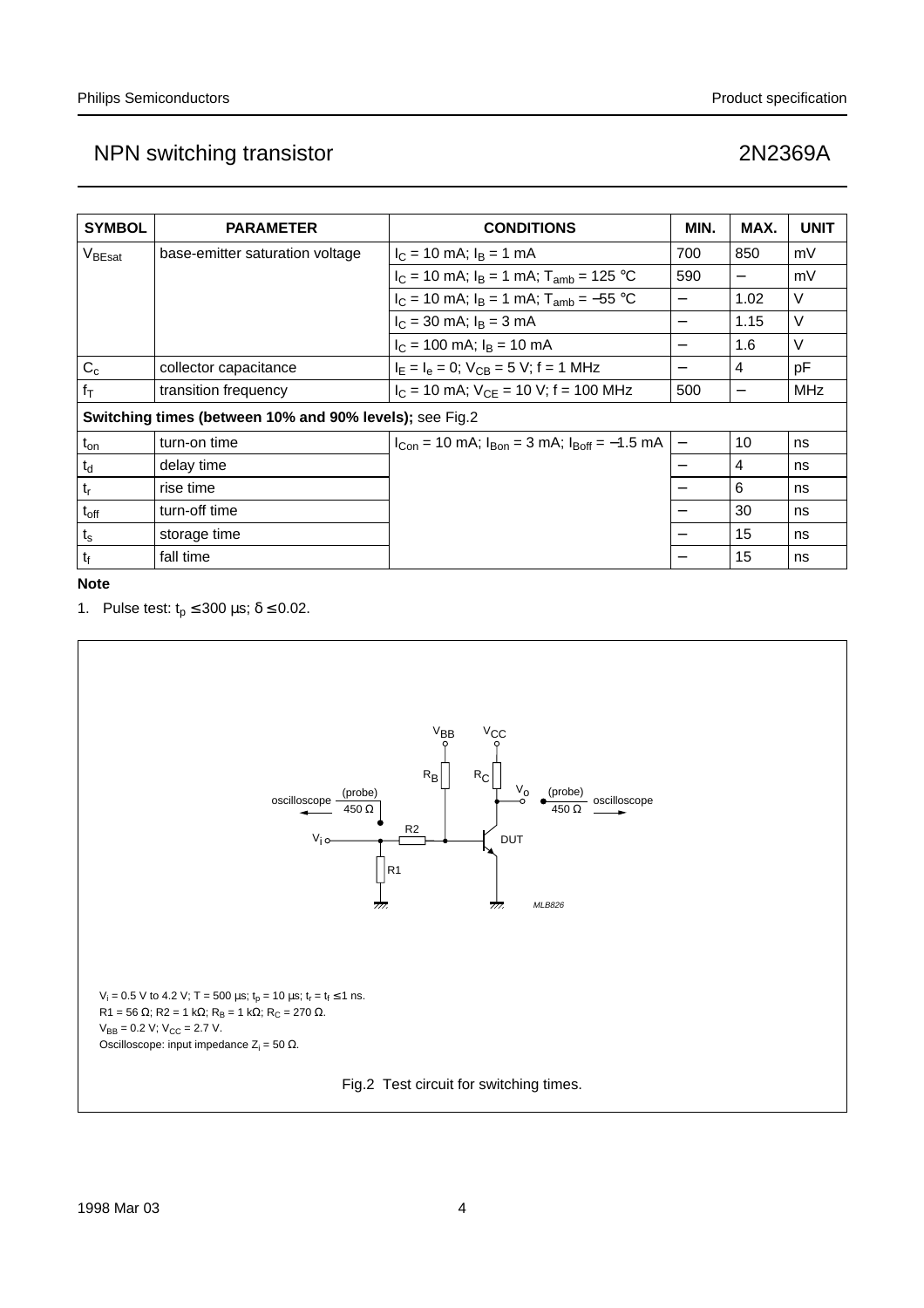## **PACKAGE OUTLINE**

## Metal-can cylindrical single-ended package; 3 leads SOT18/13

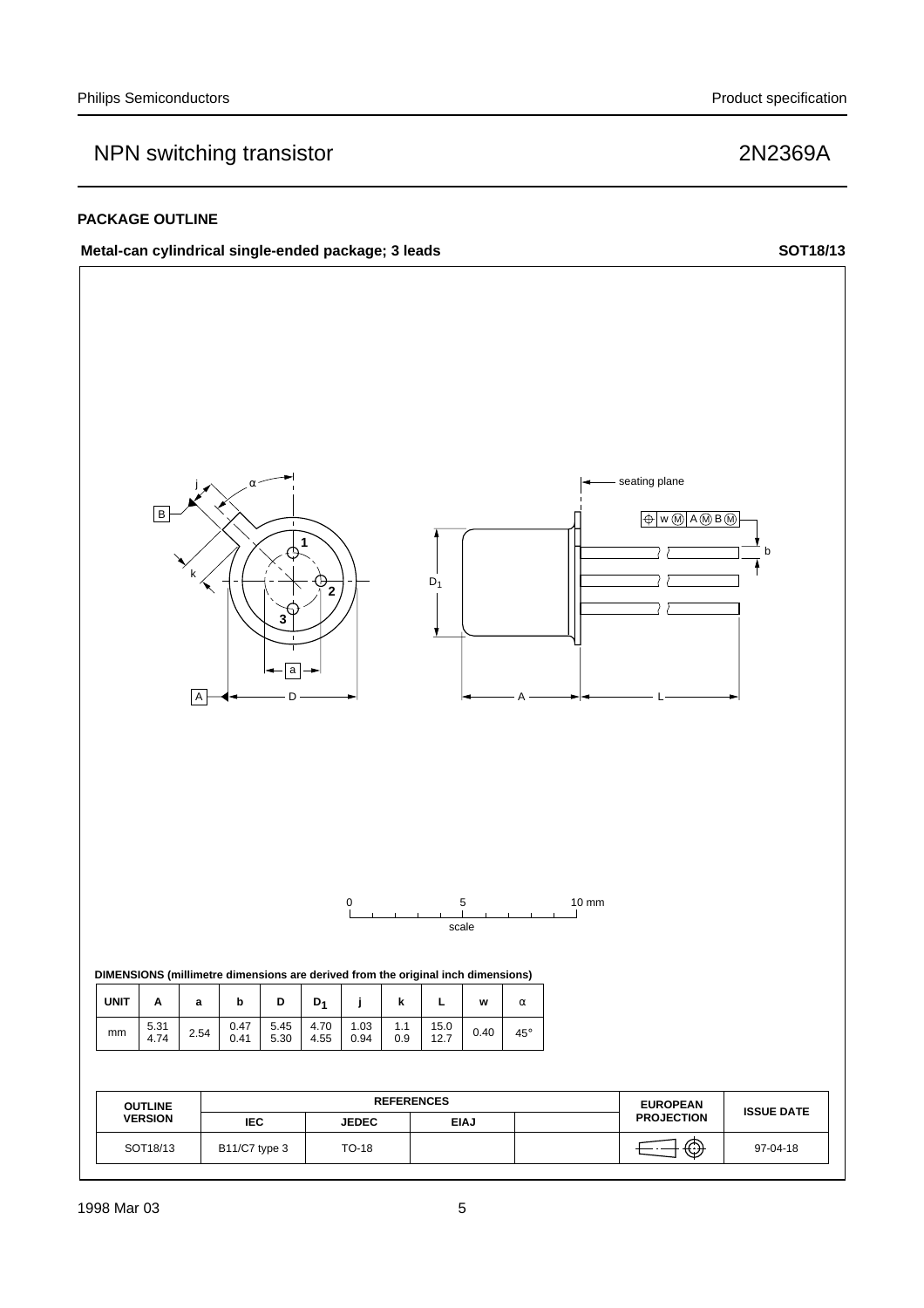## **DEFINITIONS**

| Data sheet status                                                                                                                                                                                                                                                                                                                                                                                                                                                  |                                                                                       |  |  |
|--------------------------------------------------------------------------------------------------------------------------------------------------------------------------------------------------------------------------------------------------------------------------------------------------------------------------------------------------------------------------------------------------------------------------------------------------------------------|---------------------------------------------------------------------------------------|--|--|
| Objective specification<br>This data sheet contains target or goal specifications for product development.                                                                                                                                                                                                                                                                                                                                                         |                                                                                       |  |  |
| Preliminary specification                                                                                                                                                                                                                                                                                                                                                                                                                                          | This data sheet contains preliminary data; supplementary data may be published later. |  |  |
| Product specification                                                                                                                                                                                                                                                                                                                                                                                                                                              | This data sheet contains final product specifications.                                |  |  |
| <b>Limiting values</b>                                                                                                                                                                                                                                                                                                                                                                                                                                             |                                                                                       |  |  |
| Limiting values given are in accordance with the Absolute Maximum Rating System (IEC 134). Stress above one or<br>more of the limiting values may cause permanent damage to the device. These are stress ratings only and operation<br>of the device at these or at any other conditions above those given in the Characteristics sections of the specification<br>is not implied. Exposure to limiting values for extended periods may affect device reliability. |                                                                                       |  |  |
| <b>Application information</b>                                                                                                                                                                                                                                                                                                                                                                                                                                     |                                                                                       |  |  |
|                                                                                                                                                                                                                                                                                                                                                                                                                                                                    |                                                                                       |  |  |

Where application information is given, it is advisory and does not form part of the specification.

### **LIFE SUPPORT APPLICATIONS**

These products are not designed for use in life support appliances, devices, or systems where malfunction of these products can reasonably be expected to result in personal injury. Philips customers using or selling these products for use in such applications do so at their own risk and agree to fully indemnify Philips for any damages resulting from such improper use or sale.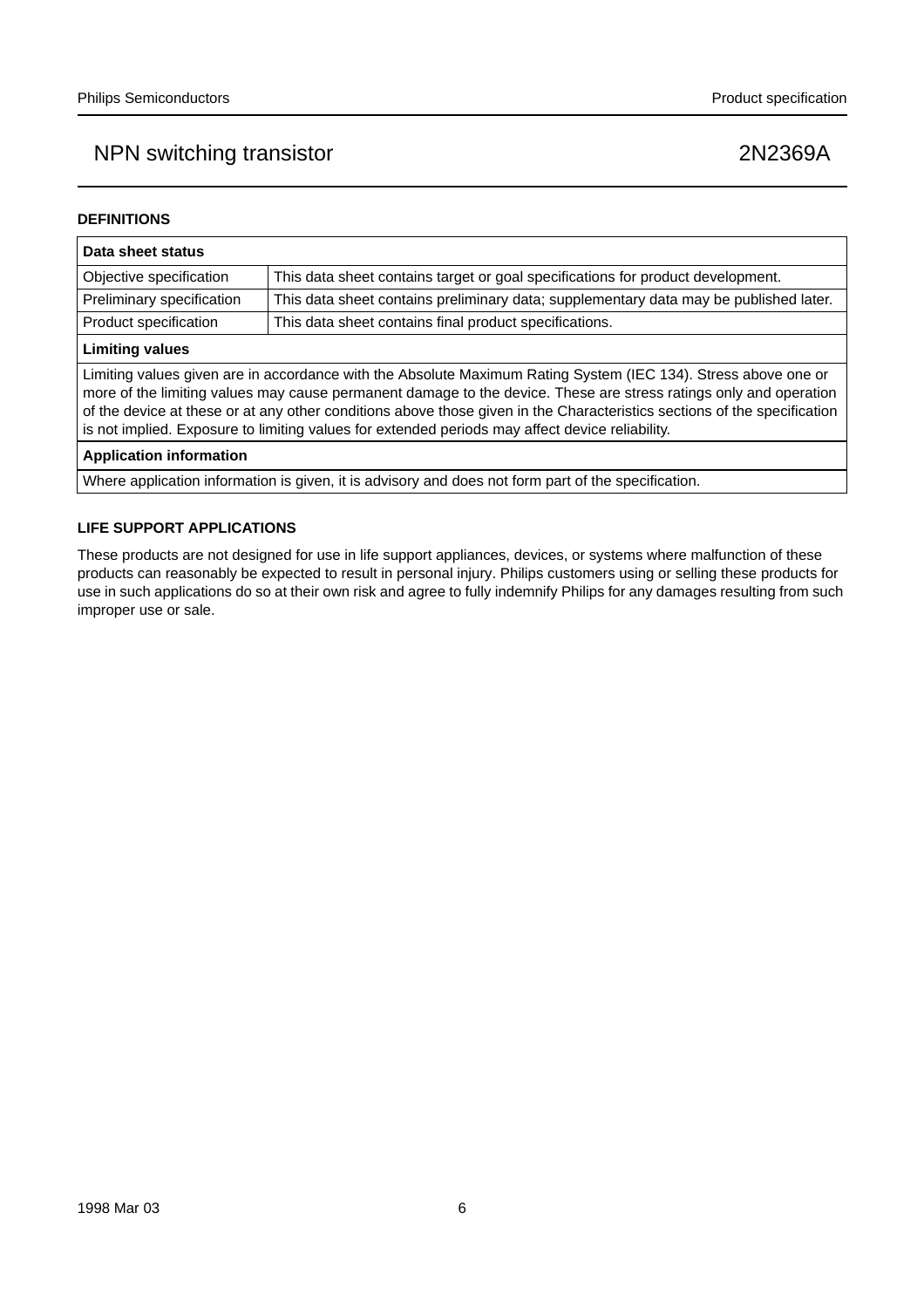**NOTES**